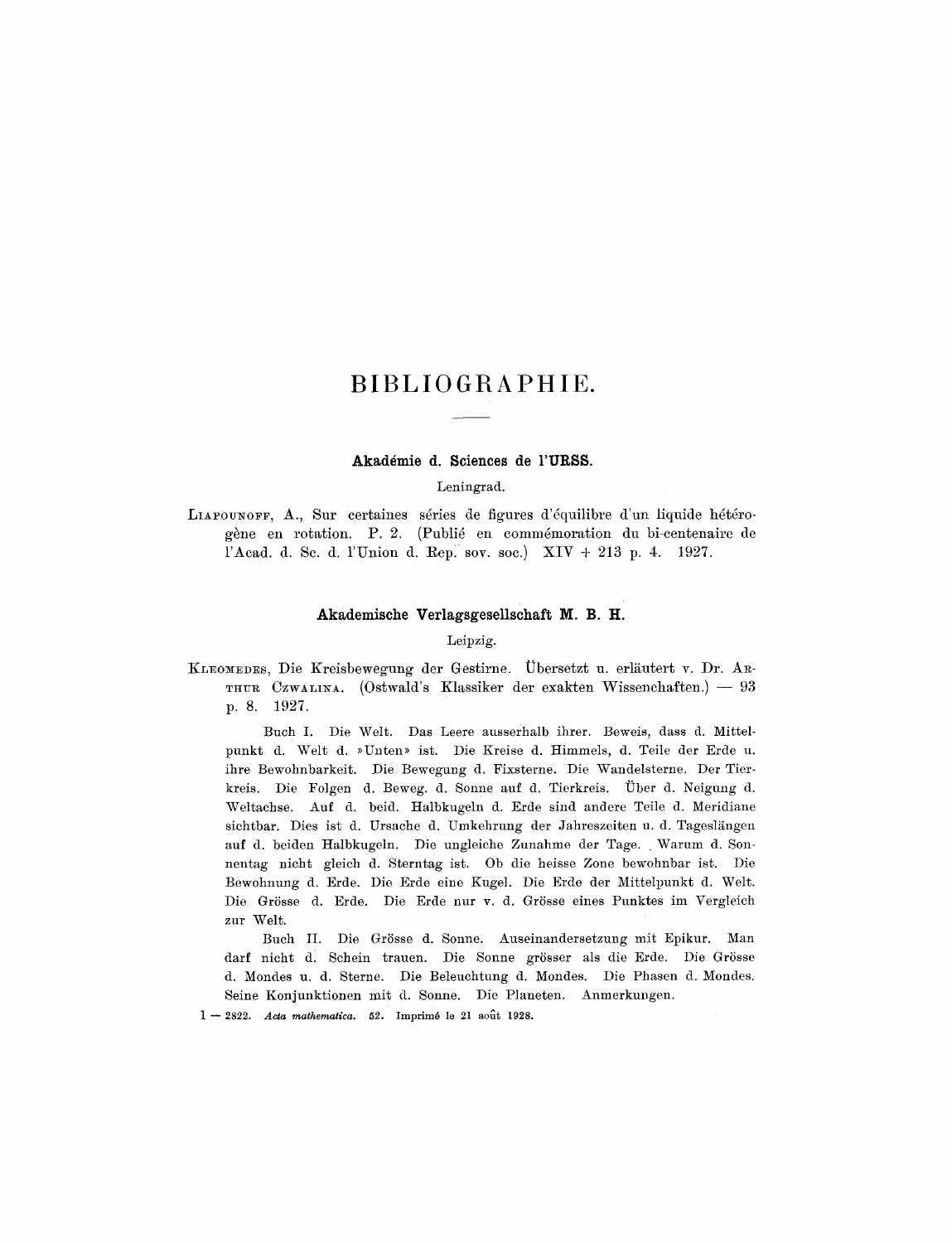#### **American Mathematical Society.**

# New York.

BELL, ERIC T., Algebraic Arithmetic. (American math. Society. Colloquium publications. Vol. VII.)  $-$  IV + 180 pp. 8. 1927. Sh. 2 $-$ .

Varieties of algebra useful in algebraic arithmetic. The algebra P of parity. The algebraic arithmetic of multiply periodic functions. Applications of the algebras E, D. Arithmetical structure.

BIRKHOFF, GEORGE D., Dynamical systems (American Mathematical Society. Colloquium publications, vol. IX.) -- VIII + 295 pp. 8. 1927.

Phys. aspects of dynamical systems. Variational principles a. appl. Formal aspects of dynamics. Stability of periodic motions. Existence of periodic motions. Appl. of Poincaré's geom. theorem. General theory of dynamical systems. The case of two degrees of freedom. The problem of three bodies.

EISENHART, LUTHER PFAHLER, Non-Riemannian geometry. (American math. Society. Colloquium publications. Vol. VIII.)  $-$  VIII + 184 pp. 8. 1927. Sh. 2.50.

Asymmetric connections. Symmetric connections. Projective geometry of paths. The geometry of sub-spaces.

EVANS, GRIFFITH CONRAD, The logarithmic potential. Discontinous Dirichlet and Neumann problems. (American math. Society. Colloquium publications. Vol. VI.) -- VIII + 150 pp. 8. 1927. Sh. 2.-

Preliminary concepts. Stieltjes integrals and Fouriers series. Functions harmonic within a circle. Necessary and sufficient conditions. The Dirichlet problems for the circle. Potentials of a single Layer and the Neumann problem. General simply connected plane regions and the order of their boundary points. Plane regions of finite connectivity. Related problems.

# **J. A. Barth.**

Leipzig.

MÜLLER, KARL, Studien an Mondphotographien. -- 41 p. 8. 1927.

# **A. Blanchard.**

#### Paris.

LAURÈS, CLEMENT, Les bases de la géométrie et de la physique. L'invariance de l'espace euclidien. 124 p. 8. 1928.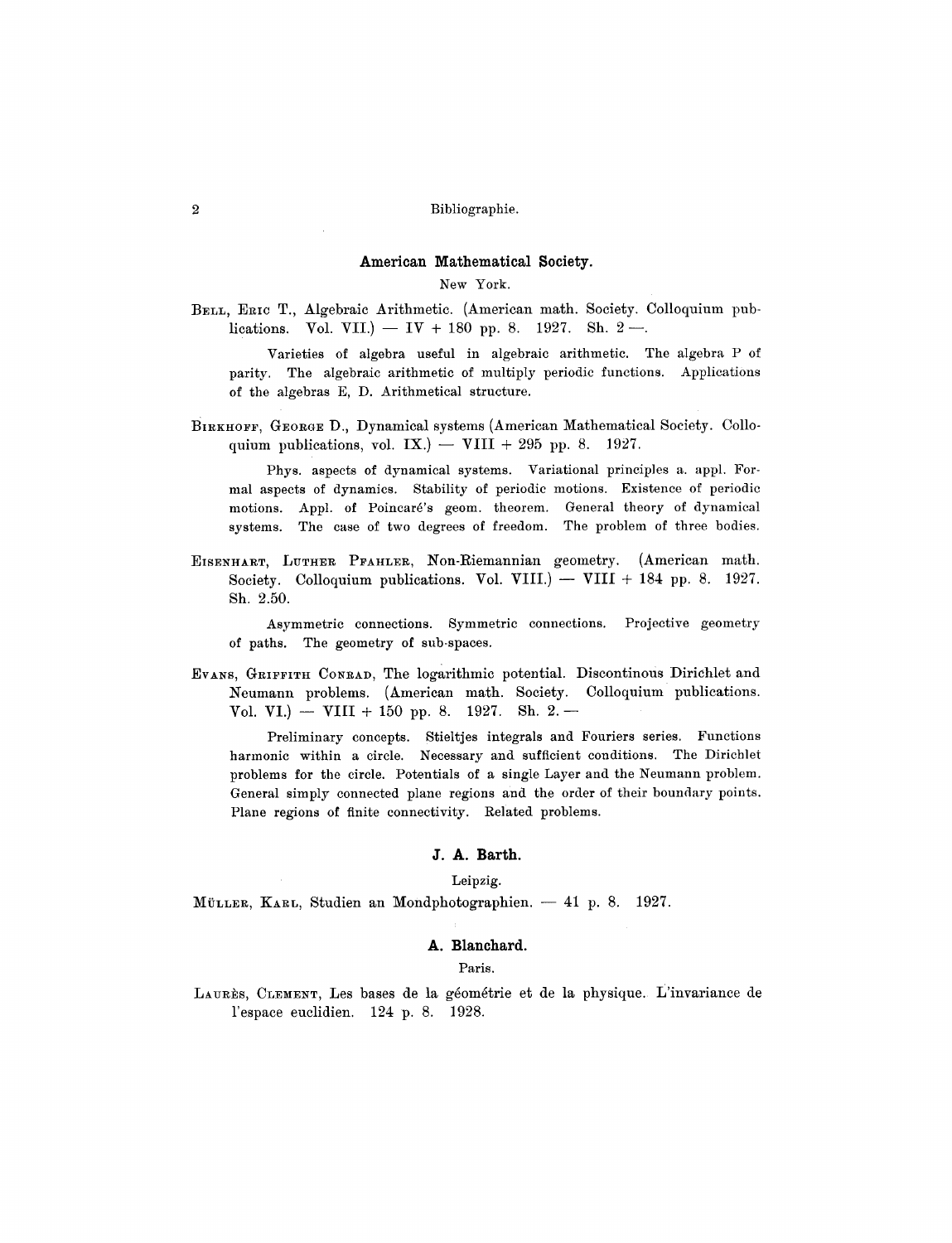Partie 1. Le postulatum d'Euclide et ses démonstrations. L'erreur de Lobatschewsky.

Partie 2. Unité d. l. géom. Rapports d. l. géom. et d. l. physique.

# **Cambridge University Press.**

HOBSON, E. W., The theory of functions of a real variable and the theory of Fourier's series. Vol. 1. Third edition. Revised throughout and enlarged.  $- XY + 736$  pp. 8. 1927.

Number. Descriptive properties of sets of points. The metric properties of sets of points. Transfinite numbers and order-types. Functions of a real variable. The Riemann integral. The Lebesgue integral. Non-absolutely convergent integrals.

JEFFREYS, HAROLD, Operational methods in mathematical physics. (Cambridge tracts in mathematics and mathematical physics. No.  $23.$   $-$  VI + 99 pp. 8. 1927. 6/6 net.

Fundamental notions. Complex theory. Physical applications: One independent variable. Wave motion in one dimension. Conduction of heat in one dimension. Problems with spherical or cylindrical symmetry. Dispersion. Bessel functions.

RAMANUJAN, SRINIVASA, Collected papers. Ed. by G. H. HARDY, P. V. SESHU AIYAR and B. M. WILSON.  $-$  XXXVI + 355 pp. 8. 1927. 30/- net.

Preface. Notice by P. V. Seshu Aiyar and R. Bamachaundra Rao. Notice by G. H. Hardy. Papers:  $1-37$ . Questions and solutions. Notes on the papers. Further extracts from Ramanujan's letters to G. H. Hardy.

VEBLEN, OSWALD, Invariants of quadratic differential forms. (Cambridge tracts in mathematics and mathematical physics. No. 24.) -- VIII + 102 pp. 8. 1927. 6/6 net.

Formal preliminaries. Differential invariants. Quadratic differential forms. Euclidean geometry. The equivalence problem. Normal coordinates.

# **Chapman & Hall.**

# London.

PHILLIPS, H. B., Calculus.  $-353$  p. 8. 1927.

Introd. The derivative. Differentiation of alg. funct. Rates. Max. and mim. Diff. of transc, funct. Differentials. Geom. appl. Velocity and accelera-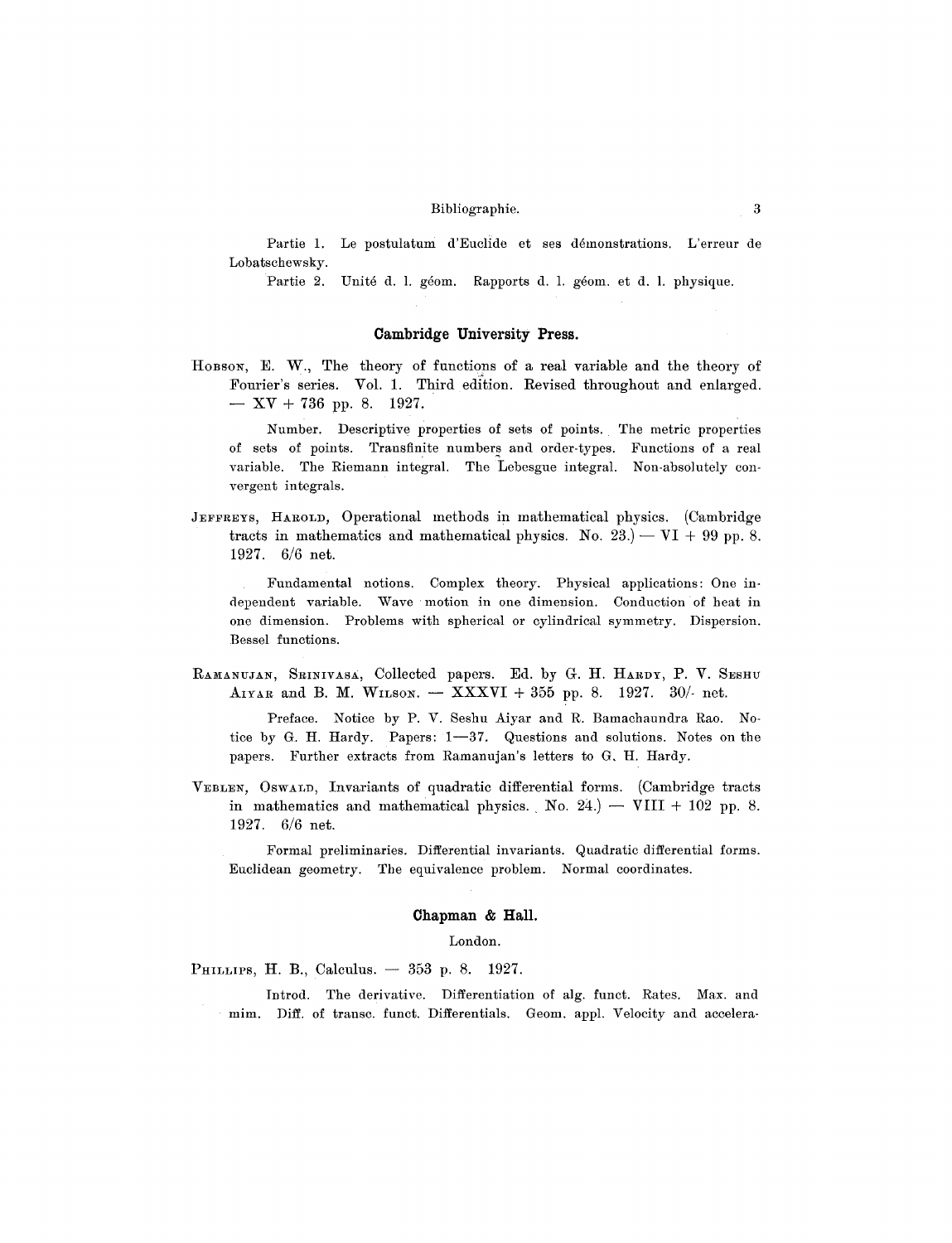tion in curved path. Integration. Formulas and methods of integr. Definite integrals. Simple areas and volumes. Other geom. appl. Mech. and phys. appl. Partial diff. Double integr. Triple integr. Series and approximations. Differential equations.

# **Armand Colin.**

#### Paris.

OTTENHEIMER, J., Balistique intérieure. (Collection Armand Colin. 80.) -- 200 p. 16. 1927.

1. Partie. Les Bases expérimentales. Les appareils de mesure. Les poudres aux points de rue physique et chimique. Les lois de la combustion en vase clos.

2. Partie. La Balistique intérieure théorique. Les équations fondamentales de la balistique intérieure et les similitudes balistiques. La pyrodynamique physique. Les theories balistiques et l'6tablissement des tables. Les poudres à combustion constante. Influence des termes perturbateurs.

3. Partie. La Balistique intérieure appliquée. Application de la théorie. La poudre au point de vue bal. Ses conditions de recette. Les études récentes.

# Otto Elsner Verlagsgesellschaft.

### Berlin.

GAUSS, C. F., Briefwechsel zwischen CARL FRIEDRICH GAUSS und CHRISTIAN Ludwig Gerling. Hrsg. im Auftrage d. Ges. z. Beförderung d. gesamt. Naturwissenschaften zu Marburg yon Dr. Clemens Schaefer. Mit einem Bildnisse Gerlings u. einem Faksimilebrief yon Professor Schweikart an Gauss.  $-$  XX+820 pp. 8. 1927.

# **Orell Fiissli.**

### Zürich & Leipzig.

DICKSON, LEONARD EUGENE, Algebren und ihre Zahlentheorie. Mit einem Kapitel über Idealtheorie von A. SPEISER. (Veröffentlichungen der Schweizerischen Mathematischen Gesellschaft. Band 5.) -- VIII+308 p. 8. 1927.

KSrper, Polynome, Matrizen. Einffihrung in d. Algebren. Divisionsalgebren. Linearsysteme v. Grössen einer Algebra. Invariante Teilalgebren, Direkte Summe, Reduzibilität, Differenzenalgebra. Nilpotente u. halbeinfache Algebren; idempotente Grössen. Struktur d. Algebren. Algebr. Zahlen. Zahlentheorie d. verallgemeinerten Quaternionenalgebren. Allgem. Zahlentheorie d. Algebren. Körper, Quasi-Körper, Polynome in Unbestimmten. Ergänzungen über Algebren. Idealtheorie in rationalen Algebren (v. A. Speiser).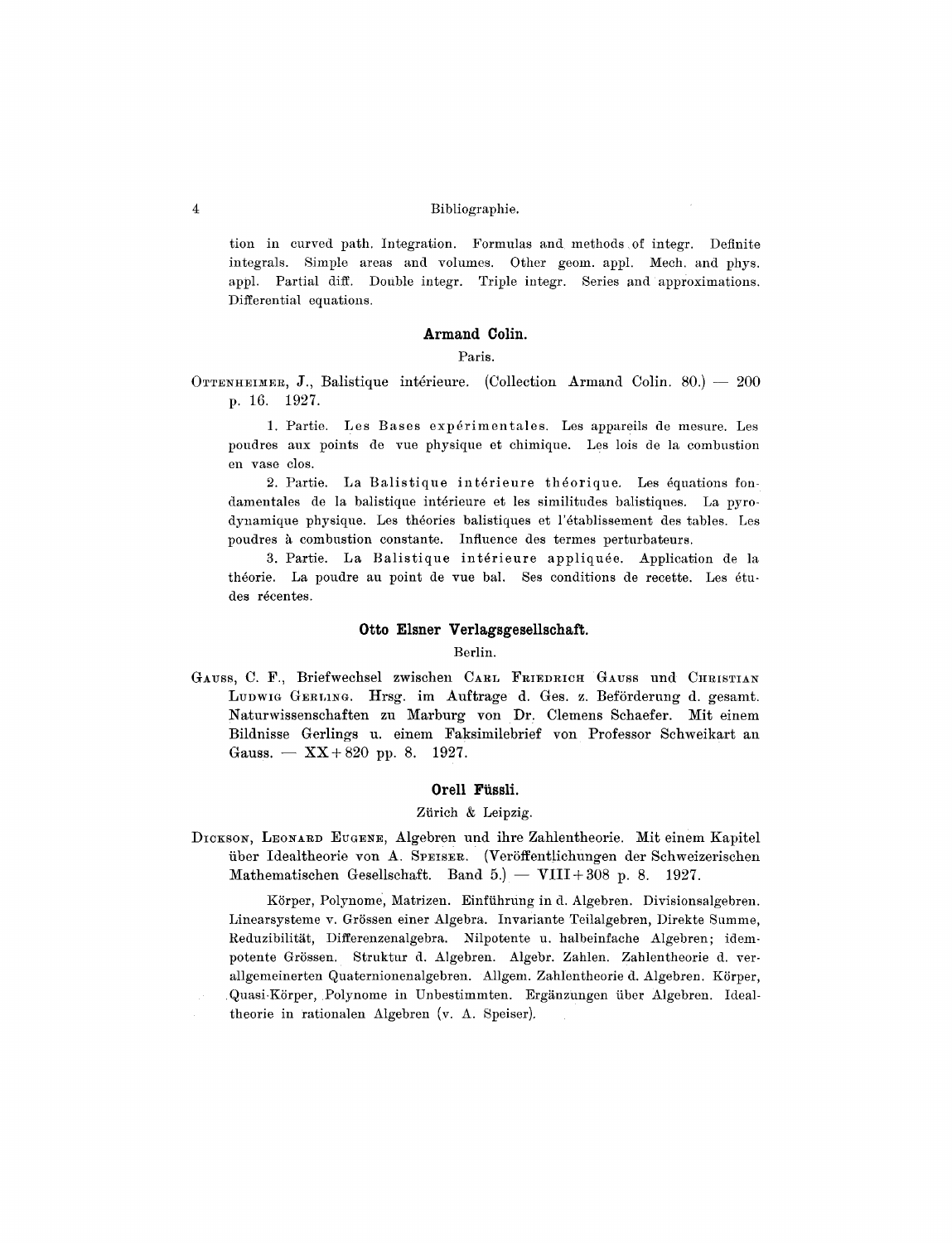# **Gauthier-Villars & Cie.**

# Paris.

BARBARIN, P., La géométrie non euclidienne. Éd. 3. Suivie de notes sur la géom. non eucl. dans ses rapports avec la physique math. par A. BUHL. (Coll. Scientia, sér. phys.-math. n:o 15) 176 p. 8. 1927.

Considérations gén. et hist. Les déf. et postulats d'après Euclide. Les trois géom. La distance comme notion fondamentale. La géom. générale dans le plan et dans l'espace. La trigonométrie. Les constructions gén. sur le plan et sur la sphère. Mésure des aires et volumes. La quadrature non eucl. du cercle. L'impossibilité de démontrer le postulatum. La géom. physique. Note: Sur deux quadrilatères birectangles et isoscèles de la région normale.

Notes de M. A. Buhl. I. Multiplication et dérivation extérieures. Il. L'électromagnétisme de Maxwell et la géom. de Cayley. III. La géom. diff. de Riemann. IV. Géom. de la lumière.

BOULANGER, A., Leçons choisies de Mécanique. Fasc. 2. Les principes de la M6eanique des ressorts. 86 p. 8. 1927.

Généralités sur les ressorts. Formes. Fabrication. Fonct. d. ressorts. Amortissements. R6sonance. Calcul d. ressorts, Le ressort du prof. Wilberforce.

BOULANGER, A., Leçons choisies de Mécanique. Fasc. 3. Le choc des corps solides. Théorie. Expérimentation. Utilisation. -- 64 p. 8. 1927.

G6n6ralit6s. Choc direct. Percussions sur solides non libres. Choc indirect. Appendice.

ENRIQUES, FEDERIGO, L'évolution des idées géométriques dans la pensée grecque. Point, Ligne, Surface. Fasc. 1. Trad. sur la  $3^{i\text{time}}$  éd. ital. par MAURICE SOLOVINE. (Questions relatives aux mathématiques élémentaires réun. et coord, par FEDERIGO ENRIQUES.)

Les »Eléments» d'Euclide. Les origines de la géom. grecque: source pour sa reconstruction hist. L'apport de la civilisation 6gypt. et orient. L'ordre des principales découvertes. Les concepts fondamentaux de la géom. pythag. La critique des Éléates. Origines de l'analyse infinitésimale: la quadrature du cercle et Hippocrate de Chios. Développement de l'analyse infinitésimale de Démocrite à Archimède. Le concept de la ligne et la polémique antimath, des sophistes. Les déf. du point, de la ligne et de la surface chez les géomètres du IV<sup>e</sup> siècle av. J.-C. Sur l'ordre logique de la science grecque: déf., axiomes et postulats. Les critères de la logique moderne. Les principes de la géom. et l'intuition. Les concepts de point, de ligne et de surface devant la critique moderne.~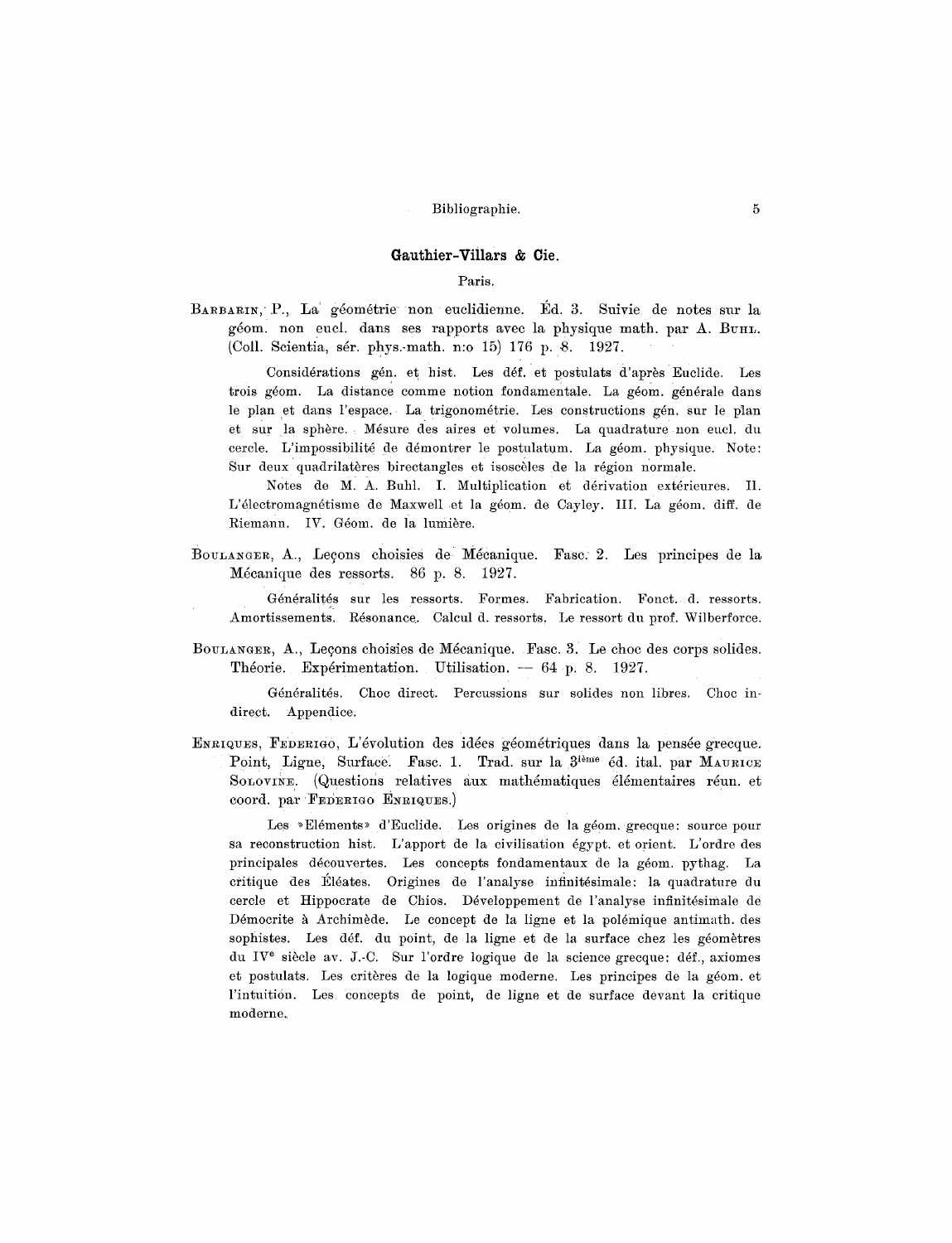*Institut international de physique Solvay.* Conductibilité électrique des métaux. Rapports et discussions du 4. conseil de physique (tenu à Bruxelles du 24 au 29 avril 1924). -- VIII + 367 p. 8. 1927.

H.-A. LORENTZ: Application d. la théorie d. électrons aux propr. d. métaux. - Discussion.

B.-W. BRIDGMAN: Rapport sur les phénomènes d. conductib. dans les métaux et leur explication théorique. - Discussion.

O.-W. RICHARDSON: Encore une théorie d. la conductib. métallique.  $-$ Discussion.

W. ROSENHAIN: La structure interne d. alliages. -- Discussion.

W. BRENIEWSKI: Résistance électr. et dilatation d. métaux. - Discussion. A. JOFFÉ: La conductib. électr. d. cristaux. - Discussion.

KAMERLINGH ONNES: Nouvelles expériences avec les supra conducteurs. -Discussion.

F. H. HALL: La cunduction m6tallique et les effets transversaux d. champ  $magnétique. -<sub>1</sub> Discussion.$ 

A. JOFFÉ et N. DEBRONVAROFF: La propag. d. impulsions d'un rayonnement.

JULIA, GASTON, Eléments de Géometrie infinitésimale. -- VI+242 p. 8. 1927. Théorie du contact. Enveloppes. Étude particulière des familles de droites. ]~tude des courbes gauches ou planes. Surfaces. Repr6sentation des surfaces les unes sur les autres.

Julia, G., Cours de cinématique. (Cours de la Faculté des Sciences de Paris.) 148 p. 8. 1928.

Cinématique du point. Cinématique du corps solide. Généralités. Etude d. vitesses et des accelerations. Composition des mouvements. Applications d. 1. composition d. mouvements. Méthode du trièdre mobile. Étude approfondie du mouvement d'un corps solide. Première partie. - Mouvement d'une figure plane. Étude du mouvement d'un corps solide (suite). Deuxième partie. -- Mouvement d'un solide ayant un point fixe. Étude du mouvement d'un corps solide (fin). Troisième partie. - Mouvement le plus général d'un corps solide.

LEVY, P., Cours de Mécanique professé à l'Ecole supérieure des mines.  $-$  303 pp. 8. 1928.

Cin4matique. Mouvements d'une figure invariable et mouvements relatifs. Cinématique appliquée. Engrenages et mécanismes dérivés des engrenages. Cinématique appliquée (suite). Mécanismes divers. La dynamique du point materiel libre. Mouvement d'un point matdriel sur une courbe ou sur une surface. Notions sur le frottement. Mouvements relatifs. Théorèmes généraux de la dynamique des systèmes. La dynamique du corps solide. Applications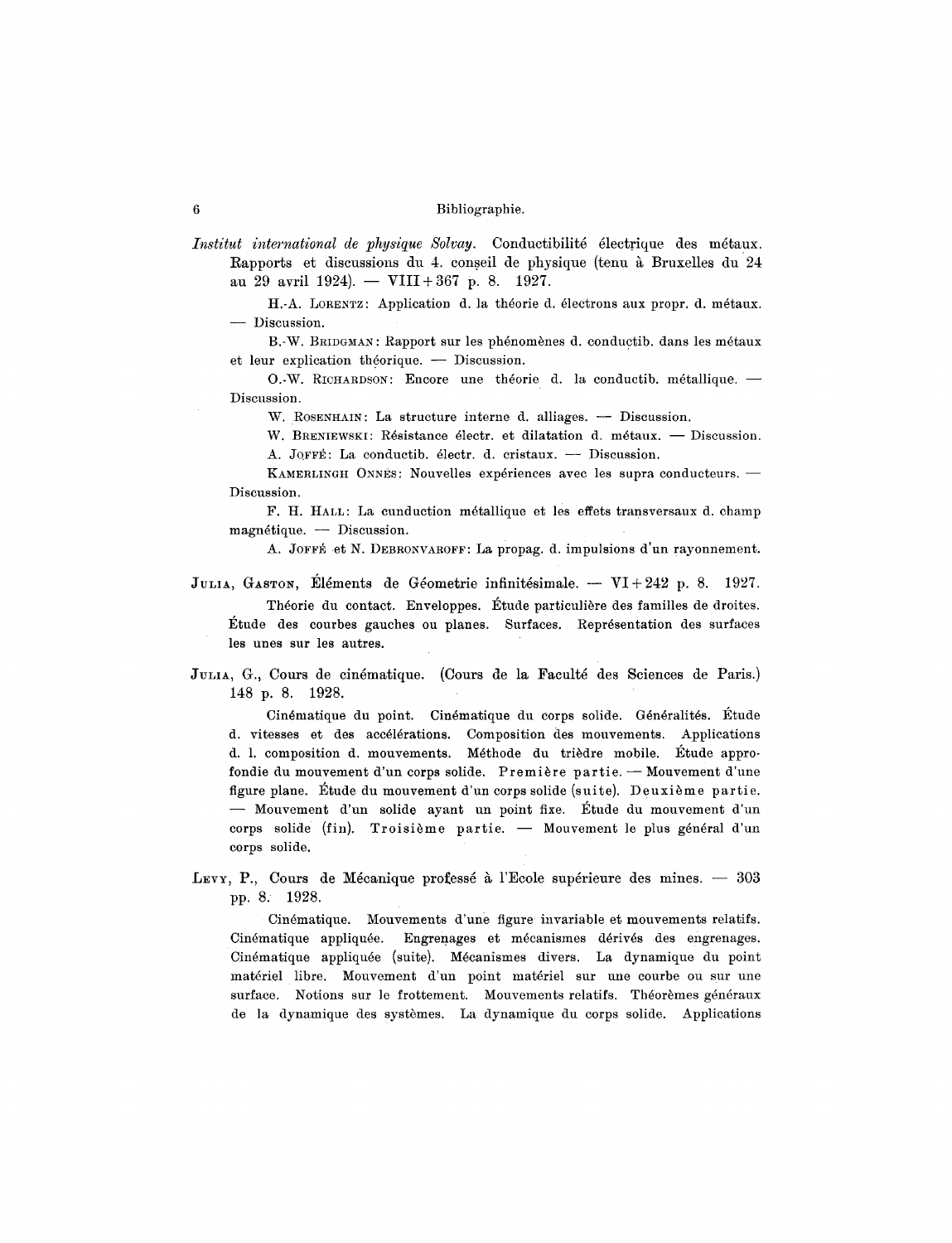des théorèmes généraux. Etude générale des systèmes à liaisons. Théorème du travail virtuel. Théorie des percussions. Systèmes flexibles.  $-$  Complément. Notions sur la théorie de la relativité.

### **W. de Gruyter.**

### Berlin & Leipzig.

BALDUS, RICHARD, Nichteuklidische Geometrie. Hyperbolische Geometrie der Ebene.  $(Sammlung Göschen 970.) - 152 pp. 8. 1927.$ 

Der geschichtliche Weg zur Nichteukl. Geom. Axiomatik d. absoluten Geom. Die Euklid. Geom. Axiomatik d. hyperbol. Geom. im Einheitskreise. Die hyperbol. Geom. als selbständige Disziplin. Schlussbetrachtungen.

BürkLEN, O. TH., Mathematische Formelsammlung. Vollst. umgearb. Neuausgabe v. F. RINGLEB. (Sammlung Göschen 51.)  $-241$  p. 8. 1927.

Arithmetik u. Kombinatorik. Algebra. Zahlentheorie. Elementare Reihen. Ebene Geom. Stereom. Ebene Trigonom. Sphärische Trigonom. Math. Geogr. u. Astr. Anal. Geom. d. Ebene. Anal. Geom. d. Raumes. Differentialrechnung. Integralrechnung. Differentialgeometrie. Differentialgleichungen.

HASSE, HELMUT, Höhere Algebra. Bd. 2. Gleichungen höheren Grades. (Samm $lung Göschen 932.$   $- 160$  pp. 8. 1927.

Die linken Seiten algebr. Gleich. Die Wurzeln algebr. Gleich. Die Körper d. Wurzeln algebr. Gleich. Die Struktur d. Wurzelkörper algebr. Gleich. Auf-15sbarkeit a]gebr. Gleich. durch Wurzelzeichen.

MAHLER, G., Physikalische Formelsammlung. Fünfte, völlig umgearb. Aufl. besorgt von Prof. K. MAHLER. (Sammlung Göschen 136.) -- 162 p. 8. 1927.

Mechanik d. materiellen Punktes u. der starren Körper. Statik der Flüssigkeiten u. Gase. Dynamik d. Flüssigkeiten u. Gase. Molekularphysik. Wärmelehre. Wellenlehre u. Akustik. Geometrische Optik. Optische Strahlung. Magnetostatik. Elektrostatik. Elektrische Strömung. Induktion. Elektrische Strahlung. Theorie der Materie.

MAHLER, G., Physikalische Aufgabensammlung. 3:te völlig umgearb. Aufl. besorgt von K. MAHLER. (Sammlung Göschen 243.) -- 136 p. 8. 1927. Mechanik d. materiellen Punktes u. d. starren Körper. Mechanik d. Flüssigkeiten u. Gase. Molekularphysik. Wiirme. Wellenlehre u. Akustik. Optik.

Elektrizität u. Magnetismus. MAYER, MAX, Nomographie des Bauingenieurs. (Sammlung Göschen 959.) -- 111

p. 8. 1927.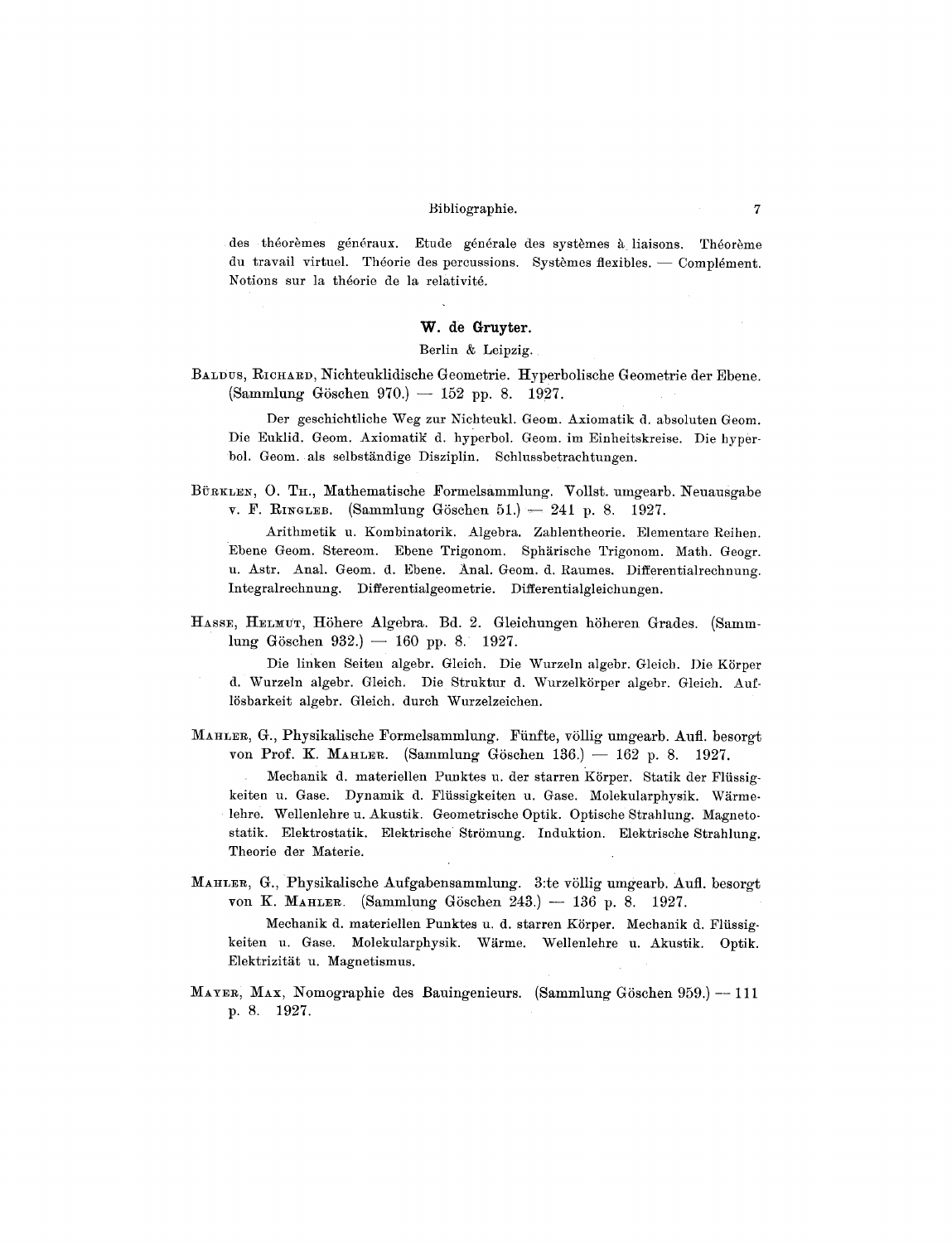Grundbegriffe. Parallelen-Systeme mit Ablesegerade. Nichtparallele Syst. mit Ablesegerade. Tafeln mit Knrvenskalen u. Ablesegeraden. Andere Anordn. m. geradliniger Ablesung. Zirkelmonogramme.

PERRON, OSKAR, Algebra. Teil 1: Die Grundlagen. (Göschens Lehrbücherei. Gruppe 1: Reine Mathematik. Band 8.)  $-$  VIII + 307 p. 8. 1927. Grundbegriffe. Polynomischer u. Taylorscher Satz. Determinanten. Sym-

metrische Funktionen. Teilbarkeit. Existenz d. Wurzeln.

PERRON, OSKAR, Algebra. Teil 2: Theorie der algebraischen Gleichungen. (Göschens Lehrbücherei. Gruppe 1: Reine Mathematik. Band 9.) -- VIII + 243 p. 8. 1927.

Numerische Auflösung d. Gleichungen. Gleichungen bis zum vierten Grad u. reziproke Gleichungen. Substitutionsgruppen. Die Galoissche Gleichungstheorie. Die Gleichungen fünften Grades.

# **Hermann, J.**

#### Paris.

Du PASQUIER, L.-G., Léonard Euler et ses amis.  $-$  IX + 125 pp. 8. 1927.

Portrait de Léonard Euler. Préface. Léonard Euler à Bâle. I. Euler et les Bernoulli à Bâle. II. Saint-Pétersbourg. III. Les débuts scientifiques d'Euler.

Le premier séjour de Léonard Euler à Saint-Pétersbourg (1727--1741). I. La première période, jusqu'au mariage d'Euler (1927--1733). II. La famille de Léonard Euler. III. Suite de la carrière de Daniel Bernoulli, le grand ami d'Euler. IV. La deuxième période, jusqu'au départ d'Euler. Son activité scientifique à Saint-Pétersbourg (1733--1741).

Léonard Euler à Berlin (1741--1766). I. Préliminaires. II. La première période, jusqu'à la constitution de l'Académie de Frédéric II (1741--1746). III. La deuxième période, jusqu'à la mort de Maupertuis (1746--1759). IV. La troisième période, jusqu'au départ d'Euler (1759--1766).

Le deuxième séjour de Léonard Euler à Saint-Pétersbourg (1766--1783). I. La première période, jusqu'au grand incendie de Saint-Pétersbourg (1766--1771). II. La deuxième période, Euler aveugle  $(1771-1783)$ .

Le caractère de Léonard Euler.

Aperçu de l'œuvre scientifique de Léonard Euler. I. Euler et la philosophie des sciences. II. Euler et l'optique. III. Euler et la science navale. 1V. Euler et l'astronomie. V. Euler et le calcul des probabilités, les récréations mathémaiques et les assurances. VI. Euler et les mathématiques pures.

La publication des Œuvres complètes de Léonard Euler. Table des matières.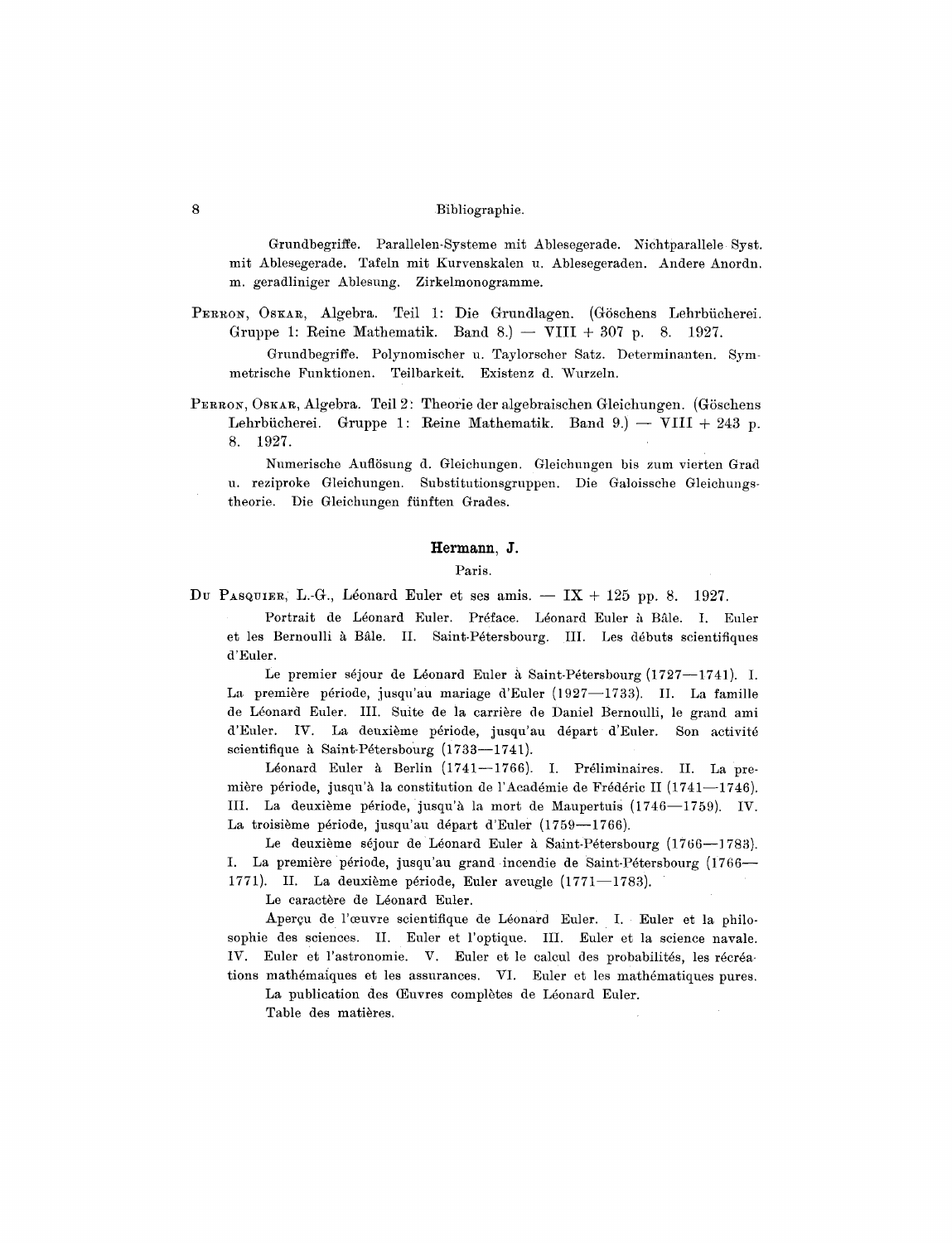# S. Hirzel.

# Leipzig.

LANDAU, EDMUND, Vorlesungen über Zahlentheorie. Erster Band: Aus der elementaren und additiven Zahlentheorie. - XII + 360 p. 8. 1927.

Aus der elementaren Zahlentheorie: Grundlagen der Zahlentheorie. Brunscher u. Dirichletscher Satz. Zerlegung in zwei, drei u. vier Quadrate. Klassenzahl binärer quadratischer Formen.

Aus der additiven Zahlentheorie: Zur Goldbachschen Vermutung. Das Waringsche Problem.

LANDAU, EDMUND, Vorlesungen über Zahlentheorie. Zweiter Band: Aus der analytischen und geometrischen Zahlentheorie.  $-$  VII + 308 p. 8. 1927.

Aus der analytischen Zahlentheorie: Analytische Zahlentheorie.

Aus der geometrischen Zahlentheorie: Gitterpunkte.

LANDAU, EDMUND, Vorlesungen über Zahlentheorie. Dritter Band: Aus der algebraischen Zahlentheorie und die Fermatsche Vermutung. - VII + 341 p. 8. 1927.

Aus der algebraischen Zahlentheorie: Elemente der Idealtheorie. Weiteres aus der Idealtheorie. Quadratische Körper.

Über die Fermatsche Vermutung: Beweis der Fermatschen Vermutung für reguläre Primzahlen. Die Sätze von Furtwängler, Wieferich, Mirimanoff und Vandiver. Lösungen der Übungsaufgaben.

# A. Kundig.

### Genève.

DUARTE, F.-J., Nouvelles tables de log n! à 33 décimales depuis  $n=1$  jusqu'à  $n = 3000$ . Avec une préface de M. R. de MONTESSUS DE BALLORE. XXIV  $+ 136$  p. 8. 1927.

#### M. Lamertin.

### Bruxelles.

LECAT, MAURICE, Coup d'œil sur la théorie des déterminants supérieurs dans son état actuel. Préface de M. A. BUHL. - VIII + 98 + 100 pp. 8. 1927.

Topologie de la matrice. Activité, Permanents et Déterminants. Merogenéité. La décomposition d. déterm. Appl. Le développement laplacien et ses  $2-2822$ . Acta mathematica. 52. Imprimé le 21 août 1928.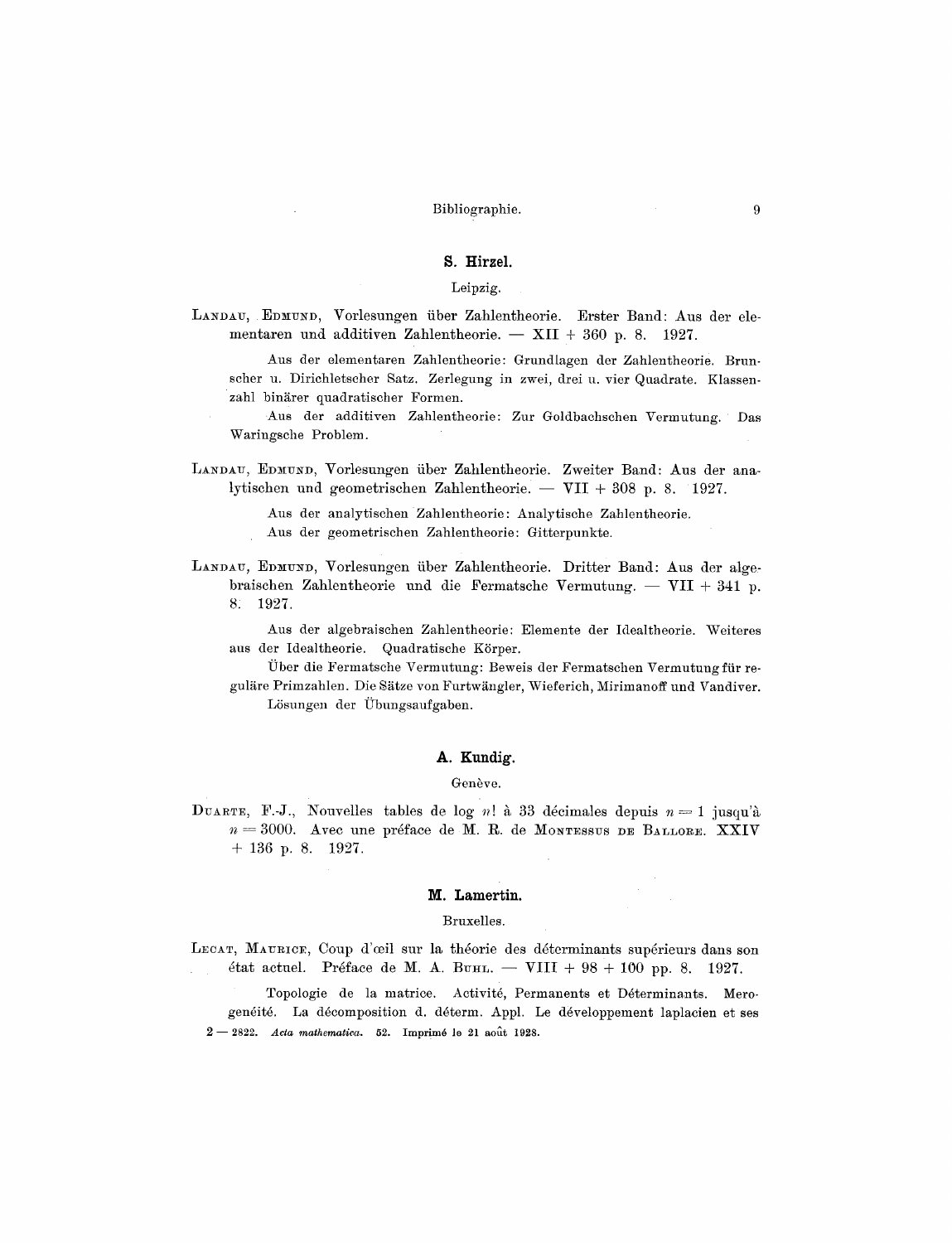appl. Inactivité. Principe d'addition des tranches. Appl. Dérivation d. déterm. Développements à la Cayley. Mult. d. déterm. Continuants, pseudocontinuants et déterm. analogues. Adjoints. Déterm. de déterm. Circulants, Cycliques et Déterm. symmétriques gauches. Déterm. d'éléments 1,  $x$  et 0 ou 1 et  $x$ . Déterm. omnipositifs. La méthode symbolique. Sujets d'étude. Bibliographie.

#### Macmillan & Co.

# London.

BROWN, FREDERICK, G. W., Progressive trigonometry. P. 1. Numerical trigonometry and mensuration.  $-$  IX + 222 p. 8. 1928.

Measurement of length. Angles and their measurement. Measurement of area. Areas of rectilineal fig. The sine and cosine of an acute angle. Areas of rectilineal fig. using trig. funct. The circle. Circular measure of angles. Funct. of angles greater than a right angle. The secant and cosecant. Simple solution of a triangle. Applications of the solution of triangles. Measurement of volume. Volumes of pyramides and cones. Surface area of a solid. Frustra of pyramids and cones. The sphere.

DURELL, CLEMENT, V., A concise geometrical conics.  $-$  XVI + 99 pp. 8. 1927.

Summary of results. Standard forms. The gen. conic. The parabola. Focal properties of central conics. Diameters. The hyperbola. Sections of a cone. Curvature of a conic. Appendix. Index.

# Felix Meiner.

# Leipzig.

BURKAMP, WILHELM, Begriff und Beziehung. Studien zur Grundlegung der Logik. - XVI + 306 p. 8. 1927.

Begriff und Satz. Individuum. Existenz. Klasse und Zahl in der Begriffslogik. Logik, Mathematik und Apriori.

PASCH, MORITZ, Mathematik am Ursprung. Gesammelte Abhandlungen über Grundfragen der Mathematik. -  $II + 149$  p. 8. 1927.

Der starre Körper in d. Geometrie. Die Begriffswelt d. Mathematikers in d. Vorhalle d. Geometrie. Der Begriff d. Differentials. Begriffsbildung u. Beweis in d. Mathematik. Dimension u. Raum in d. Mathematik. Die axiomatische Methode in d. neueren Mathematik.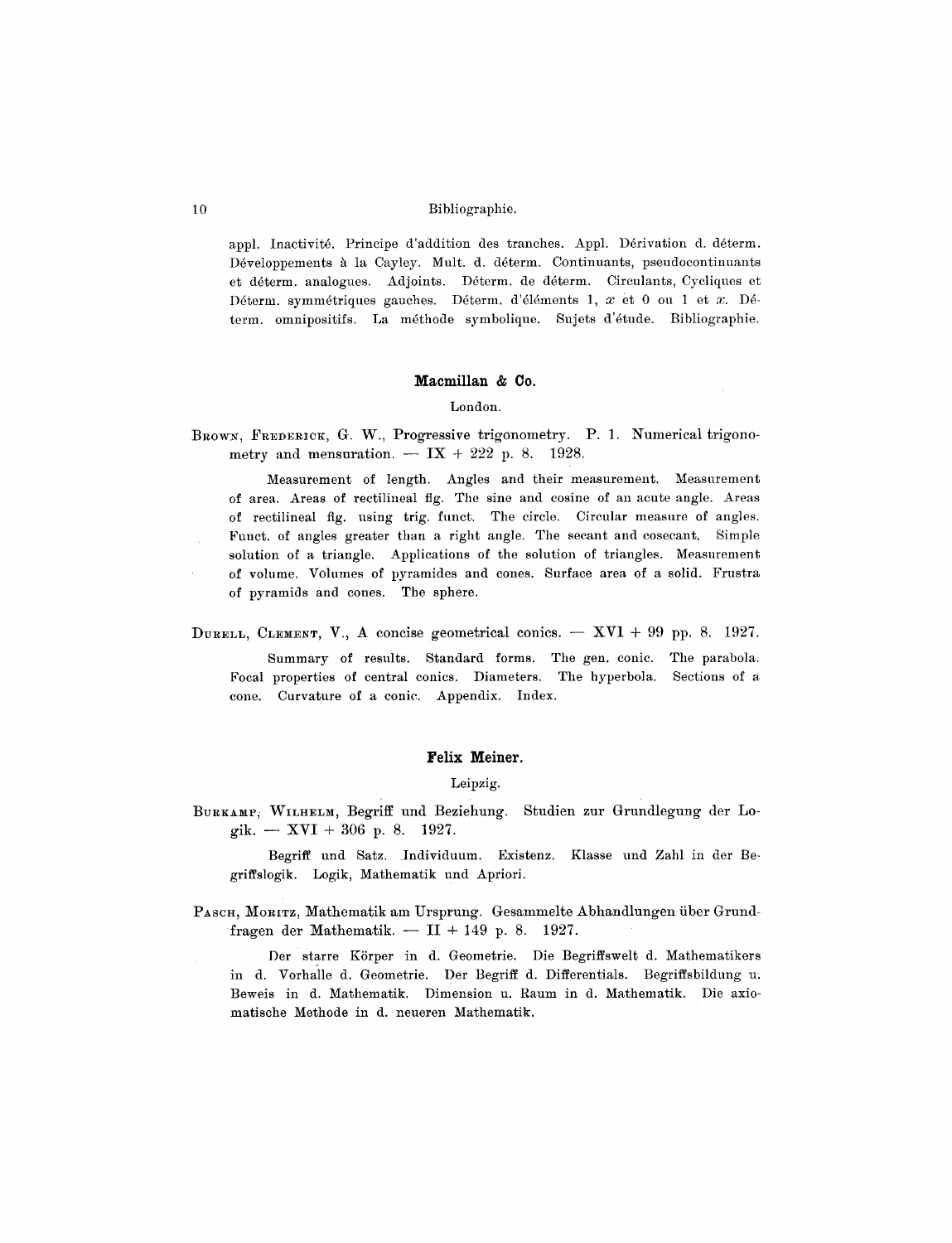# **P. Noordhoff.**

# Groningen.

BARRAU, J. A., Analytische Meetkunde. II. Deel. De Ruimte.  $- XI + 460$ p. 8. 1927. F. 14:50.

De coördinaten en hare transformaties. Punt, rechte en vlak. De bol en de cirkel. Meetkundige plaatsen. Algebraïsche oppervlakken en ruimtekrommen. Het oppervlak van den tweeden graad. De  $V_{n-1}^2$  in  $R_n$ . Matrices en £-matrices. Lineaire verzamelingen van quadratische oppervlakken. De meetkunde op her oppervlak van den tweeden graad. De niet-Euclidische meetkunde der ruimte. De Euclidische meetkunde in  $R_4$ . De  $V_{n-2}^2$  in  $R_{n-1}$  en de lineaire ruimten. Lijnmeetkunde in  $R_3$ . De ruimte der cirkels van het platte vlak. De bollenruimte. De collineaties der ruimte.

HAALMEYER, B. P.en SCHOGT, J. N., Inleiding tot de leer der verzamelingen. -VIII+ 159 p. 8. 1927. F. 3:25.

Eerste deel. -- Cardinaalgetal]en. Ordinaalgetallen, Ordegetallen. Tweede deel. -- Algemeene beschouwingen. Gesloten en perfecte puntverzamelingen. Inhoud en maat. Inwendige grensverzamelingen.

#### **R. 01denbourg.**

# Miinchen u: Berlin.

KLEFPISCH, K.. Willkür order mathematische Überlegung beim Bau der Cheopspyramide?  $-IV + 38$  p. 8. 1927. M. 1:-

Die Mathematik bei den alten Ägyptern u. ihren Bauten. Das Oberflächenverhältnis d. Cheopspyramide. Willkür oder mathematische Überlegung beim Bau der grossen Pyramide?

#### **The Open Court Publishing Co.**

Chicago & London.

A Debate on the theory of relativity. With an introduction by WILLIAM LOWE  $B_{\text{RYAN}}$ . -- VIII + 154 p. 8. 1927.

Introduction.

Prof. R. D. CARMICHAEL: The foundation principles of relativity. (Affirmative.) Prof. W. D. MACMILLAN: The postulates of normal intuition. (Negative.) Prof. M. E. HUFFORD: Is the experimental evidence of relativity conclusive? (Negative.)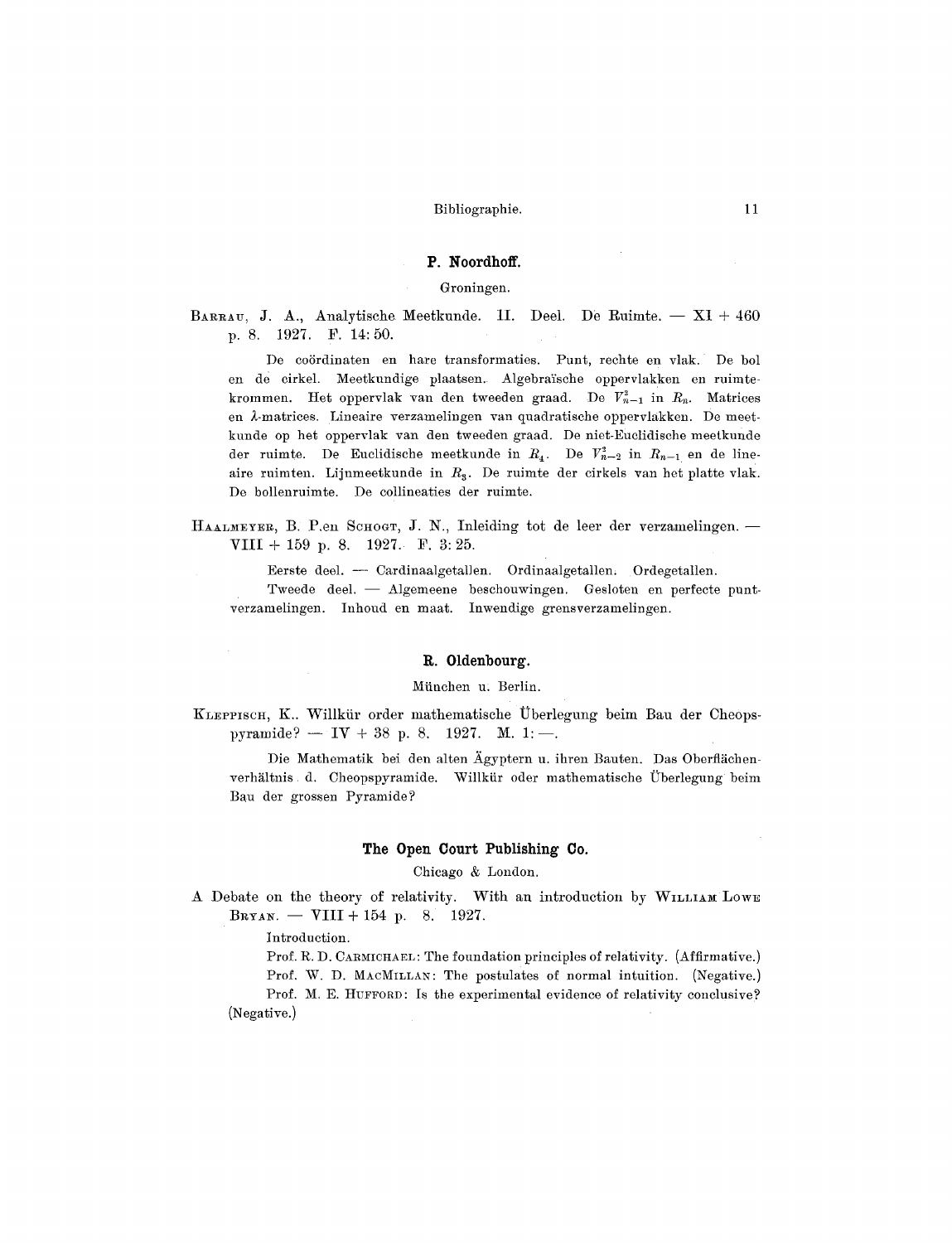Prof. H. T. DAVIS: The experimental verification of relativity. (Affirmative.) Prof. W. D. MACMILLAN: The fourth doctrine of science and its limitations. (Negative.)

Prof. R.D. CARMICHAEL: Philosophical implications of the theory. (Affiirmative.)

# Emil Pahl.

# Dresden.

HOFMANN, J. V., Grundzüge der Körperlehre, einer Wissenschaft über die innere Beschaffenheit der (irdischen) Körper und die Vorgänge in denselben als Ursachen aller Erscheinungen der Aussenwelt. Populär dargest. Nebst einem Anhang über das Verhältnis von Prof. Kirchhoff's Aularede » Über das Ziel der Naturwissenschaften» (1865) und J. V. Hofmann's Somatologie vom Jahre 1863, von demselben. Posthum herausg, von seinen Söhnen. - VII + 70 pp.  $+3$  faks.

# J. Springer.

### Berlin.

KLEIN, FELIX, Vorlesungen über die Entwicklung der Mathematik im 19. Jahrhundert. T. 2. Die Grundbegriffe der Invariantentheorie und ihr Eindringen in die mathematische Physik. - Für den Druck bearb. von R. COURANT u. ST. COHN-VOSSEN. (Die Grundlehren d. math. Wissenschaften ... hrsg. von R. Courant. Bd. 25.) -  $X + 208$  pp. 8. 1927. M. 13:50.

Elementares üb. die Grundbegriffe d. lin. Invariantentheorie: Ausführungen üb. allgem. lin. Invariantentheorie. Freiere Erfassung d. lin. Invariantentheorie, m. Einordnung d. Vektoranalysis.

Die spezielle Relativitätstheorie in Mechanik u. math. Physik: Die klassische Himmelsmechanik u. d. Relativitätstheorie d. Galilei-Newton-Gruppe. Die Maxwellsche Elektrodynamik u. d. Relativitätstheorie d. Lorentzgruppe. Von d. Anpassung d. Mechanik an d. Relativitätstheorie d. Lorentzgruppe.

Gruppen analytischer Punkttransform. bei Zugrundelegung einer quadratischen Differentialform: Die allgem. Lagrangeschen Gleich. d. klass. Mechanik. Die Lehre v. d. inneren Geom. zweidim. Mannigfaltigkeiten auf d. Grundlage von Gauss' Disquisitiones circa superficies curvas. Riemanns n-dim. Mannigfaltigkeiten. Dfe formalen Grundlagen. Normalkoord. Geometrische Deutungen. Einiges v. d. Weiterentwicklung üb. Riemann hinaus.

KLEIN, FELIX, Elementarmathematik vom höheren Standpunkte aus. T. 3. Präzisions- und Approximationsmathematik, ausgearb. v. C. H. MüLLER. Aufl. 3.

12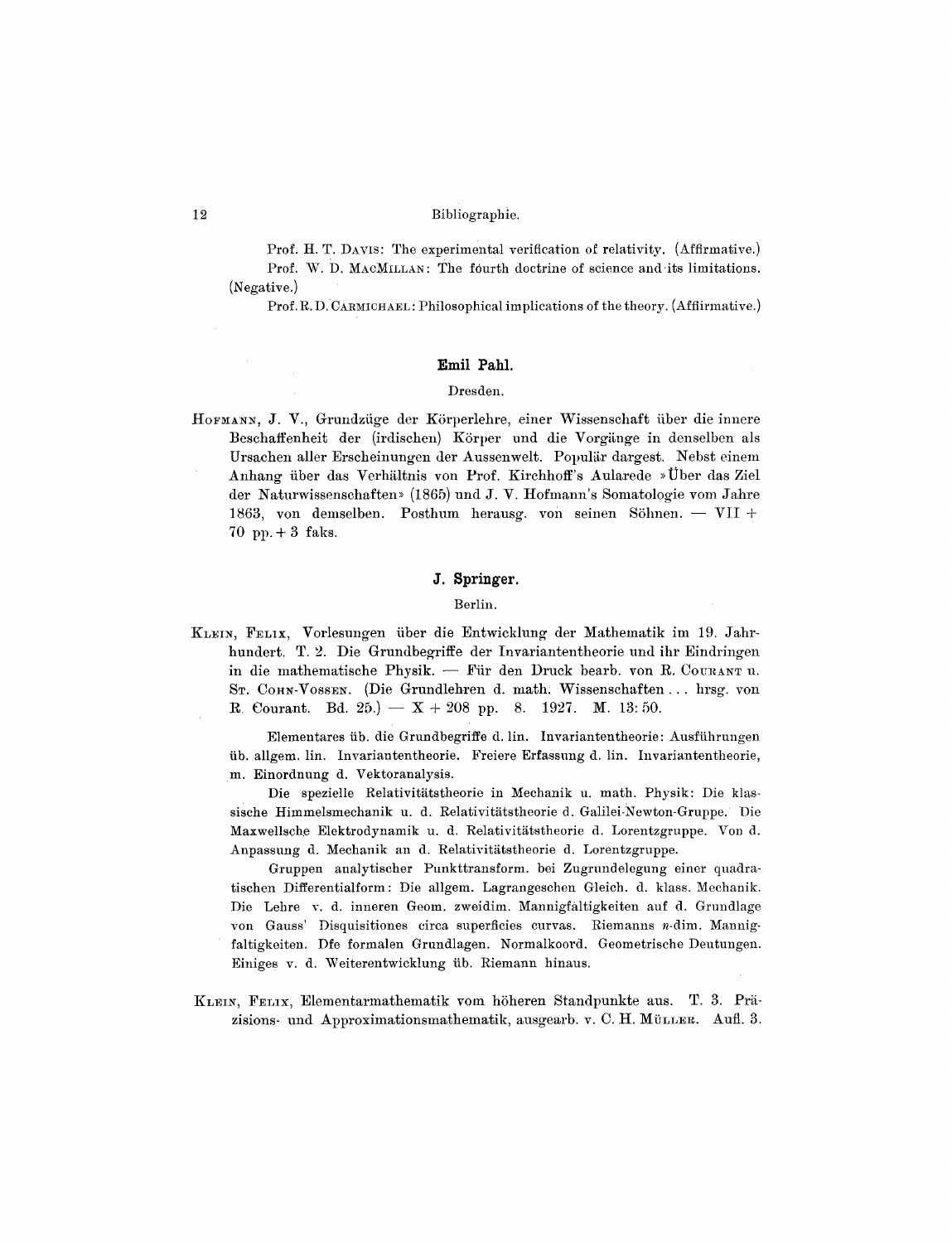(Die Grundlehren d. math. Wissenschaften ... hrsg. v. R. Courant. Bd. 16.)  $- X + 238$  p. 8. 1928.

Erster Teil: Von den Funktionen reeller Veränd, und ihrer Darstellung im rechtwinkl. Koordinatensystem.

Erläuterungen über die einzelne unabhängige Variable  $x$ . Funktionen  $y = f(x)$  einer Veränd. x. Von der angenäherten Darstellung der Funkt. Nähere Ausführungen zur trig. Darstellung der Funkt. Funkt. zweier Veränd.

Zweiter Teil: Freie Geometrie ebener Kurven.

Präzisionstheor. Betrachtungen zur ebenen Geom. Übergang zur praktischen Geometrie: a) Geodäsie. b) Zeichnende Geometrie.

Dritter Teil: Von der Versinnlichung idealer Gebilde durch Zeichnungen und Modelle.

KLEIN, FELIX, Vorlesungen über nichteuklidische Geometrie. Für den Druck neu bearb. von W. ROSEMANN. (Die Grundlehren d. math. Wissenschaften... hrsg. von R. Courant. Bd. 26.) - XII + 319 p. 8. 1928.

Erster Teil: Einführung in die projektive Geometrie.

Die Grundbegriffe d. proj. Geom. Die Gebilde zweiten Grades. Die Kollineationen, die ein Gebilde zweiten Grades in sich überführen.

Zweiter Teil: Die projektive Massbestimmung.

Die Einordn. d. eukl. Metrik in d. proj. System. Die von d. eukl. Geom. unabh. Einführung d. proj. Koord. Die proj. Massbestimm. Die Beziehungen zwischen d. ellipt., eukl. u. hyperbol. Geom. Besondere Untersuchung d. beiden nichteukl. Geom. Das Problem d. Raumformen.

Dritter Teil: Die Beziehungen der nichteuklidischen Geometrie zu anderen Gebieten.

Die Geschichte d. nichteukl. Geom.; Beziehungen zur Axiomatik und zur Differentialgeom. Ausblicke auf Anwend. d. nichteukl. Geom.

SPEISER, A., Die Theorie der Gruppen von endlicher Ordnung. Mit Anwendungen auf algebr. Zahlen u. Gleichungen sowie auf die Kristallographie. 2. Aufl. (Die Grundlehren d. math. Wissenschaften ... hrsg. von R. Courant. Bd. 5.) —  $IX + 251$  pp. 8. 1927. M. 16:50.

Die Grundlagen. Normalteiler u. Faktorgruppen. Abelsche Gruppen. Konjugierte Untergruppen. Sylowgruppen u. p.Gruppen. Symmetrien d. Ornamente. Die Kristallklassen. Permutationsgruppen. Automorphismen. Monomiale Gruppen. Darstellung d. Gruppen durch lin. hom. Substitutionen. Gruppencharaktere. Anwendungen d. Theorie d. Gruppencharaktere. Arithmetische Untersuchungen über Substitutionsgruppen. Gruppen v. gegebenem Grade. Gleichungstheorie.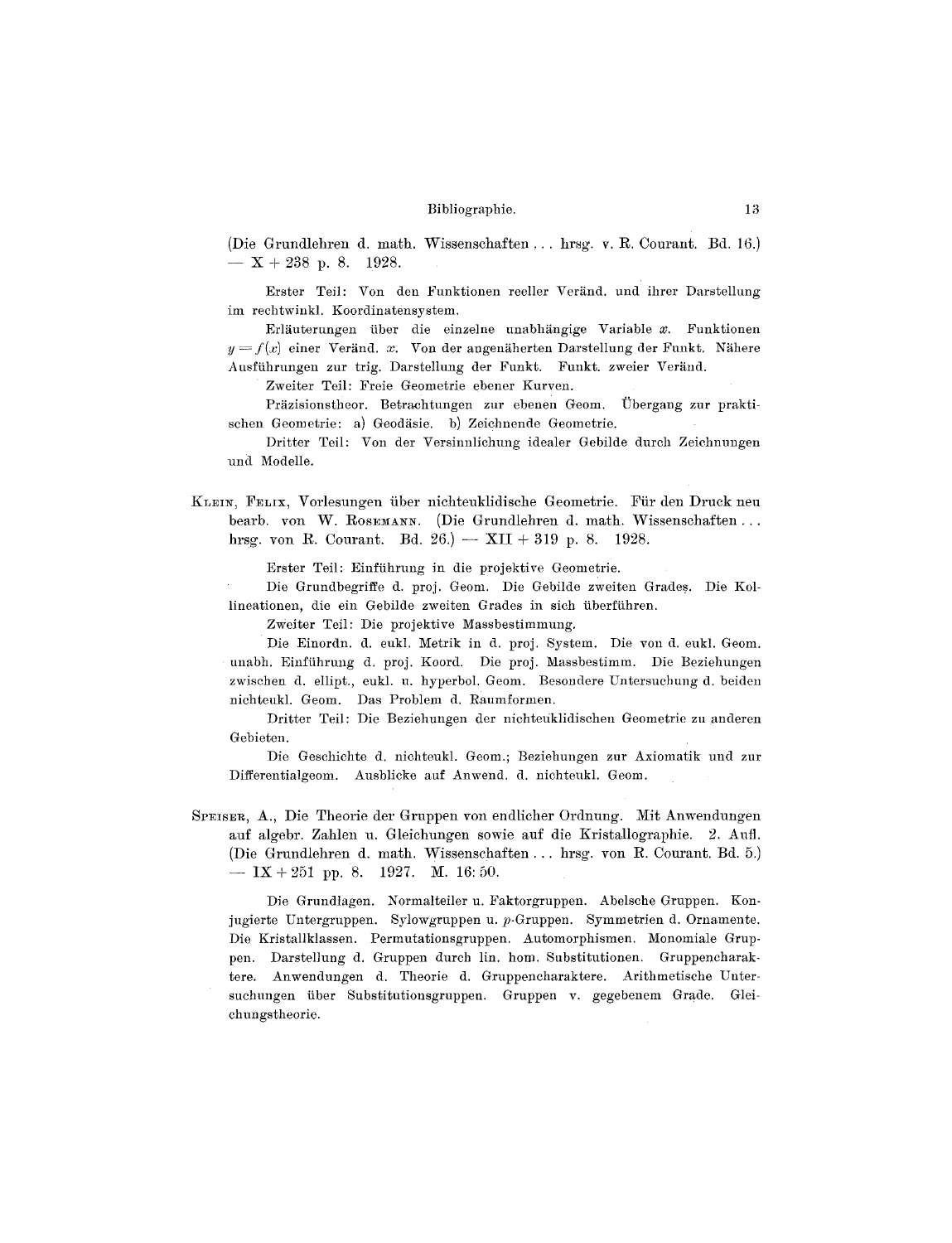# **B. G. Teubner.**

Leipzig u. Berlin.

BOHMANN, HEINRICH, Mathematik und Logik. (Mathematisch-Physikalische Bibliothek 71.)  $-59$  p. 8. 1927.

Die Aussagenlogik. Die Begriffslogik. Die Klassenlogik. Die Zuordnungslogik. Die Kardinalarithmetik.

BOUTROUX, PIERRE, Das Wissenschaftsideal der Mathematiker. Autorisierte deutsche Ausg. m. erläuternden Anmerkungen von N. POLLACZEK-GEIRINGER. (Wissenschaft und Hypothese XXVIII.)  $-$  IV + 253 p. 8. 1927.

Die Geschichte d. Wissenschaften u. d. grossen Linien d. Entwiekl. math. Denkens. Der Begriff d. Math. bei d. Hellenen. Die synthetische Auffassung d. Math. Aufschwnng u. Niedergang d. synthetischen Auffassung. Die Gesichtspunkte d. modernen Analysis. Die gegenwärtige Aufgabe d. Mathematikers. Anmerkungen.

CARATHÉODORY, CONSTANTIN, Vorlesungen über reelle Funktionen. Zweite Auflage.  $- X + 718$  p. 8. 1927. Mk 27:--, geb. Mk 29:--

Einleitung. Über Punktmengen. Der Grenzbegriff. Funktionen. Entfernung u. Zusammenhang. Inhalt u. Messbarkeit. Lineare Gebilde. Messbare Funkt. Das bestimmte Integral. Das unbest. Integr. u. d. additiven totalstetigen Mengenfunkt. Funkt. einer Veränderlichen. Funkt. v. mehreren Veränderlichen.

*Encyklopddie* der mathematischen Wissenschaften mit Einschluss ihrer Anwendungen... Bd. III: 3. H. 7.  $-$  S. 73 $-206$ . 8. 1927.

BERWALD, L., Differentialinvarianten in der Geometrie. Riemannsche Mannigfaltigkeiten und ihre Verallgemeinerungen.

Titel und Inhaltsverzeichnis zu Band III: 3. -- Register zu Band III: 3.

*LSwyklopddie* der mathematisehen Wissensehaften mit Einsehluss ihrer Anwendungen. Bd. 2. Analysis. T. 3. H. 9. 8. 1927.

HELLINGER, ERNST u. TOEPLITZ, OTTO, Integralgleichungen und Gleichungen mit unendlichvielen Unbekannten. 262 p.

Titel und Inhaltsverzeiehnis zu Bd. 113, 9. Hiilfte. 14 p. Register zu Bd. 112, 2. Hälfte. 45 p.

FETTWEIS, EWALD, Das Rechnen der Naturvölker.  $-$  IV + 96 p. 8. 1927.

Ansatzmöglichkeiten für d. Entwickl. d. Rechenkunst, Antriebe u. Hemmnisse. Rechn. m. Anschauungsmitteln, Ziffernsysteme. Zählgruppen u. Zähl-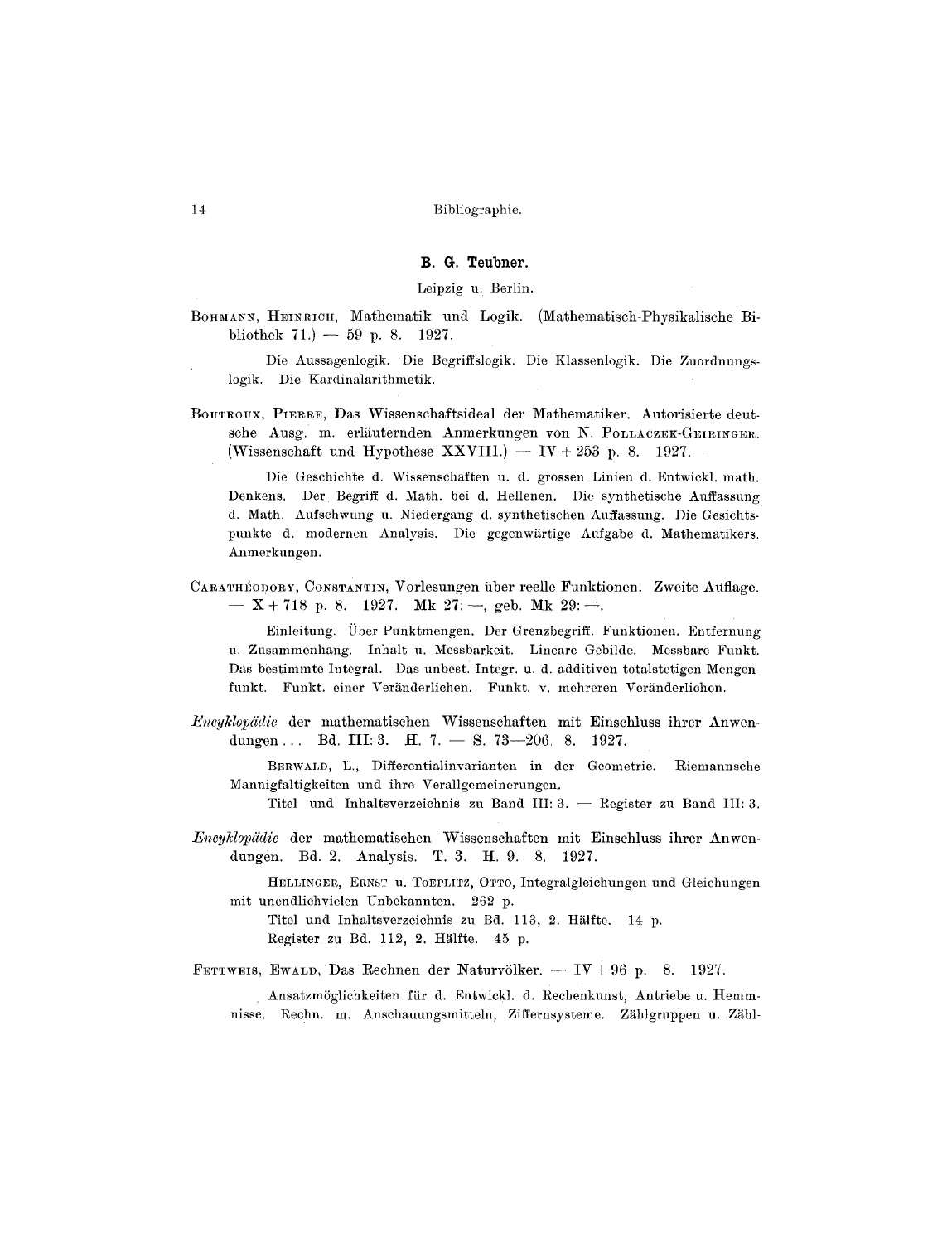reihen. Zählgesten. Ausführung längerer Rechn., Bruchrechn. Zahlwerte, Zahlwertreihen. Der Sinn d. Zahlwerte. Rechenunterricht, Zahlen in Erzählungen, Sprichwörtern, Rätseln u. Spielen. Zusammenfassung. Literatur.

FLECHSENHAAR, A., Einführung in die Finanzmathematik. Aufl. 2. bearb. in Verb. mit F. FLEEGE-ALTHOFF. VI+109 p. 8. 1927.

Vorkursus. Zinseszinsrechn. Rentenrechn. Kombinatorik. Wahrscheinlichkeitsrechn. Versicherungsrechn.

Förru, Aug., Vorlesungen über technische Mechanik. - Dritter Band: Festigkeitslehre. -- 10. Aufl. -- XIV + 451 p. 8. 1927.

Allgem. Untersuchungen über d. Spannungszustand. Elastische Formänderung. Beanspruchung d. Materials. Biegung d. geraden Stabes. Die Formänderungsarbeit. Stäbe auf nachgiebiger Unterlage. Die Plattenbiegung. Die Festigkeit v. Gefässen unter inneren oder äusseren Überdrucke. Die einfachsten Fälle d. Verdrehungsfestigkeit. Die Knickfestigkeit. Grundzüge d. math. Elastizitätstheorie.

FUETER, RUDOLF, Vorlesungen über die singulären Moduln und die komplexe Multiplikation der elliptischen Funktionen. Unter Mitwirkung v. M. Gur. T. 2. (B. G. Teubners Samml. v. Lehrbüchern auf d. Geb. d. math. Wissenschaften, Bd. XLI, 2.)  $-358$  p. 8. 1927.

Die Zerfällung d. Primideale. Der allgem. Strahlklassenkörper u. seine Relativdiskriminante. Die Vollständigkeit. Berechn. d. sing. Werte von t u. d. Teilungsgleich.

LIETZMANN, W., Aufbau und Grundlage der Mathematik. (Lietzmann. Mathematisches Unterrichtswerk. Ergänzungsheft 3.) -- VI + 89 pp. 8. 1927.

Die Logik in d. Mathematik. Grundlegung d. Geometrie. Grundlegung d. Arithmetik. Grundlegung d. Analysis.

LUCKEY, PAUL, Nomographie. Praktische Anleitung zum Entwerfen graphischer Rechentafeln. Zweite, neubearbeitete und erweiterte Auflage der »Einführung in die Nomographie», 2. Teil. (Mathematisch-Physikalische Bibliothek  $59/60.$  – 108 p. 8. 1927.

Funktionsleitern. Netztafeln. Graphisches Rechnen u. Auswerfen auf Funktionspapieren. Eine Fluchtentafel. Die Fluchtentafel m. drei parallelen Leitern. Die Fluchtentafel m. drei geraden Leitern. Die allgem. Fluchtentafel. Zusammengesetzte Netz- u. Fluchtentafeln. Eindimensionale Tafeln m. bewegl. bezifferten Systemen. Schriften. Schlüsselgleichungen.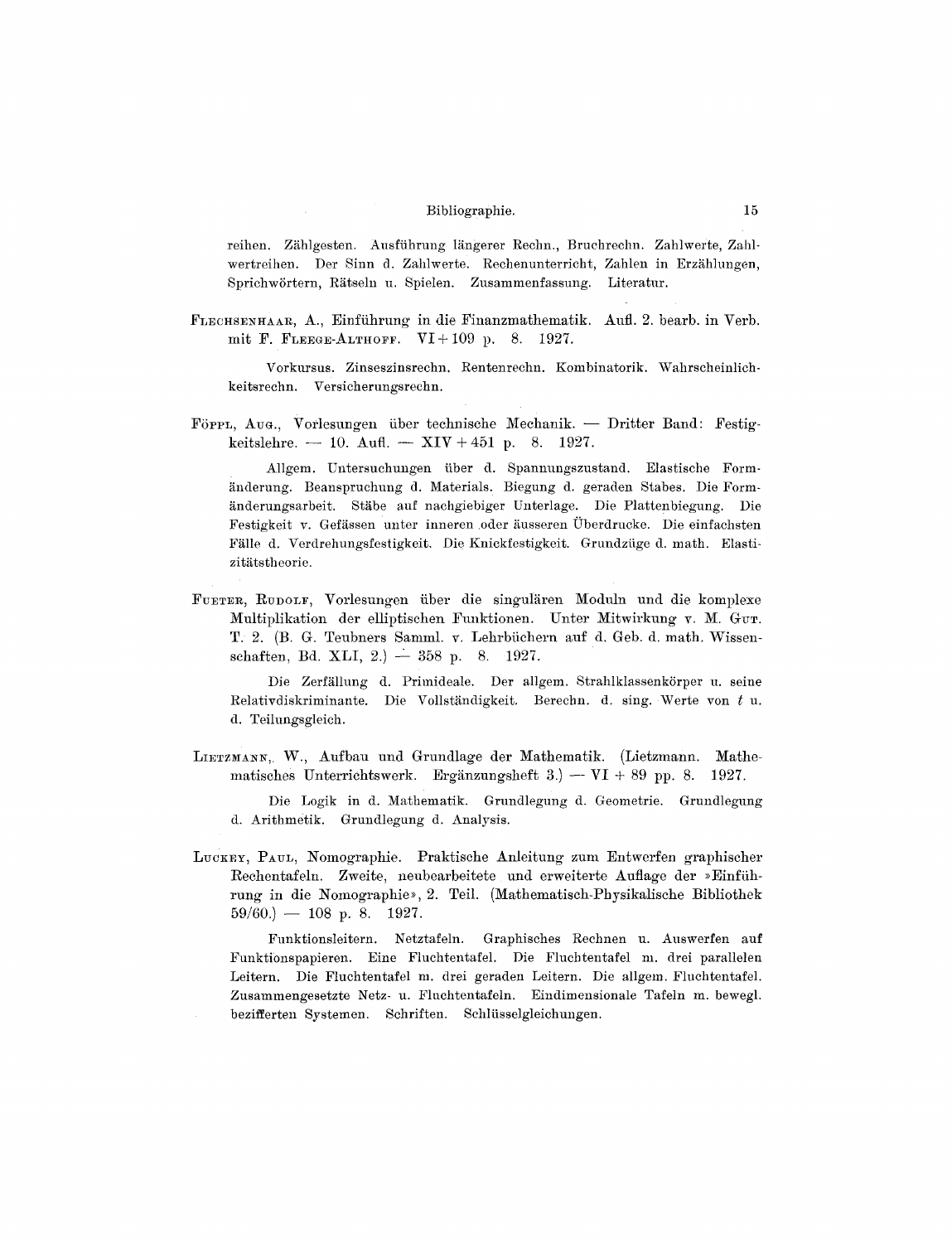MOULTON, FOREST RAY, Einführung in die Himmelsmechanik. Zweite Aufl. Autorisierte deutsche Ausgabe von WALTER FENDER. - XIII + 412 p. 8. 1927.

Grundsätze u. Definitionen. Geradlinige Bewegung. Zentralkräfte. Das Potential u. d. Anziehung v. Körpern. Das Zweikörperproblem. Bahnbestimmung. Die allgem. Integrale d. n-Körperproblems. Das Dreikörperproblem. Störungen — Geometriche Betrachtungen. Störungen — Analytische Methoden.

NETTO, EUGEN, Lehrbuch der Kombinatorik. Zweite Auflage. Erweitert und mit Anmerkungen versehen von VIGGO BRUN und TH. SKOLEM. - VIII + 341 p. 8. 1927. Geb. Mk. 14: --

Die gebräuchlichsten combinatorischen Operationen. Der binomische u. d. polynomische Satz. Complexionen m. beschränkter Stellenbesetzung. Inversionen u. Sequenzen. Combinationen u. Variationen zu bestimmten Summen. Analytische Behandl. d. Teilungsproblems. Anwendung d. Teilungsproblems auf d. Analyse. Die combinatorischen Complexionen als Producte betrachtet. Weitere combinatorische Operationen. Dreier-Systeme. Das Steiner'sche Dreier-Problem. Das Kirkmann'sche Dreier-Problem. Anwend.d. Combinatorik. Formeln. Die Verteilungsfunction. Gruppierungen. Combinatorische Reziprozitäten. Paarsysteme. Noten.

PASCAL, E., Repertorium d. höheren Mathematik. II. Aufl. herausgeg. v. F. SALKOWSKI U. H. E. TIMERDING. I. Band. Analysis. II. Teilband. - $XII + 494$  p. 8. 1927.

A. GULDBERG in Oslo: Gewöhnliche Differentialgl. u. Differenzengl.

ERNESTO PASCAL in Neapel: Totale Differentialgl. u. Differentialformen.

A. GULDBERG in Oslo (Ergänzt v. F. ENGEL in Giessen): Die Lehre v. d. Transformationsgruppen.

HANS HAHN in Wien: Variationsrechn.

GUSTAV DOETSCH in Stuttgart: Funktionentheorie.

F. JAHNKE in Berlin (Überarbeitet u. ergänzt v. A. BARNECK in Berlin): Elliptische Funkt. u. Integr.

HEINRICH W. E. JUNG in Halle a. d. S.: Algebr. Funkt. u. ihre Integr. HEINRICH W. E. JUNG in Halle a. d. S.: D. Thetafunkt. u. d. Abelschen Funkt.

ROBERT FRICKE in Braunschweig: Automorphe Funkt. unt. Einschluss der elliptischen Modulfunkt.

PATZIG, ALBRECHT, Politische Arithmetik. - VI + 104 p. 8. 1927.

Die algebr. Grundl. d. politischen Arithmetik. Der Kapitalzins. Die Kapitalgestaltung. Das Rechenverfahren. Das Anleihewesen. Der Zusammenhang zwichen d. politischen Aritmetik u. d. Versicherungsrechnung. Sterblichkeitstafel.

16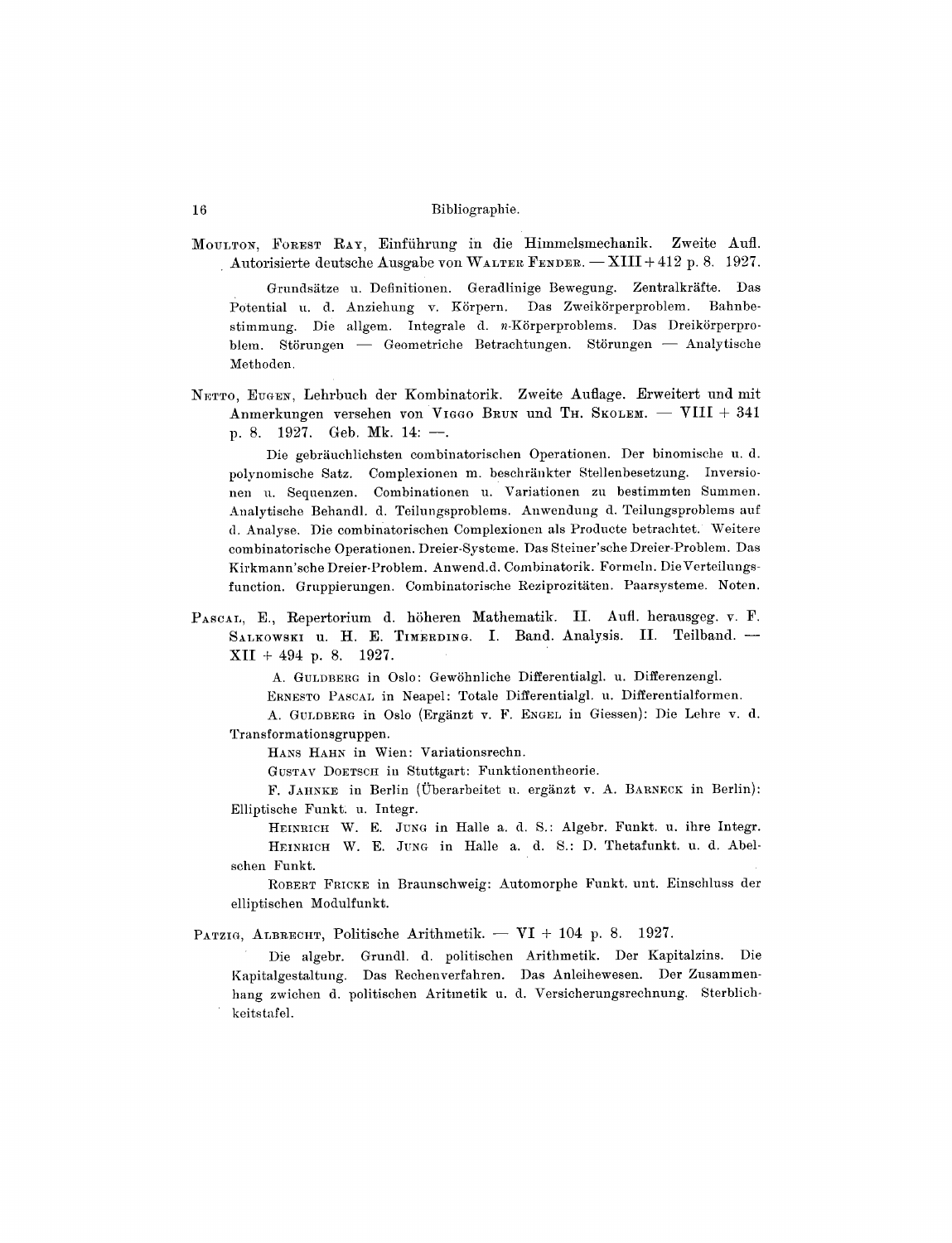ROTHE, RUDOLF, Höhere Mathematik für Mathematiker, Physiker und Ingenieure. T. Differentialrechnung und Grundformeln der Integralrechnung nebst Anwendungen. (Teubners techn. Leitfäden. Bd. 21). 2. Aufl. - VII + 186 pp. 8. 1927.

Zahlen, Veränderliche u. Funkt. Hauptsätze d. Diff.-rechn. u. Grundformeln d. Integralrechn. Funkt. von zwei u. mehr Veränderl. Diff.-geom. ebener Kurven. Komplexe Zahlen, Veränderl. u. Funkt.

SANDEN, HORST VON, Mathematisches Praktikum. T. I. (Teubners techn. Leitfäden. Bd 27.)

Der Rechenschieber. Der Satz v. Taylor. Aufl. v. Gleich. Einleitung. Ausgleichsrechn. Integration, Differentiation, Interpolation. Harmonische Analyse. 20 Zahlentafeln.

WEBSTER, ARTHUR GORDON, Partial differential equations of mathematical physics. Ed. by SAMUEL J. PLIMPTON. (Samml. v. Lehrbüchern...d. math. Wiss... Bd. 42.) VII + 440 p. 8. 1927.

Deduction of the diffierential equations. Equations of the first order. Wave equation. Vibrations and normal functions. Fourier's series and integral. Cauchy's method. Initial data. Methods of Green. Potentials. Boundary Problems. Method of Riemann-Volterra. Characteristics. Spherical, cylindrical and ellipsoidal harmonics. Applications ... Theory of integral equations. Appendix.

WICKE, E., Konforme Abbildungen. (Math.-phys. Bibliothek, hrsg. v. W. Lietzmann u. A. Witting. Bd. 73.)

Die Transformation durch reziproke Radien. Die Darstellung der konformen Abbildung mittels komplexer Zahlen.

# Universidad Nacional de La Plata.

#### La Plata (Rep. Argentina).

LOYARTE, RAMÓN G., Física general. T. l: Mecánica del cuerpo rigido. Gravitación. Estática de la elasticidad de los sólidos. Ed. 2. (Publicaciones de la facultad de ciencias físicomatemáticas. No 80. Abril  $1927$ .) - 388 pp. 8. 1927. Pesos 8: -

Algunos conceptos fundamentales. Las reglas de la estática. Dinámica del punto. Unidades. La energía. El frotamiento. Movimientos curvilíneos.  $3 - 2822$ . Acta mathematica. 52. Imprimé le 21 août 1928.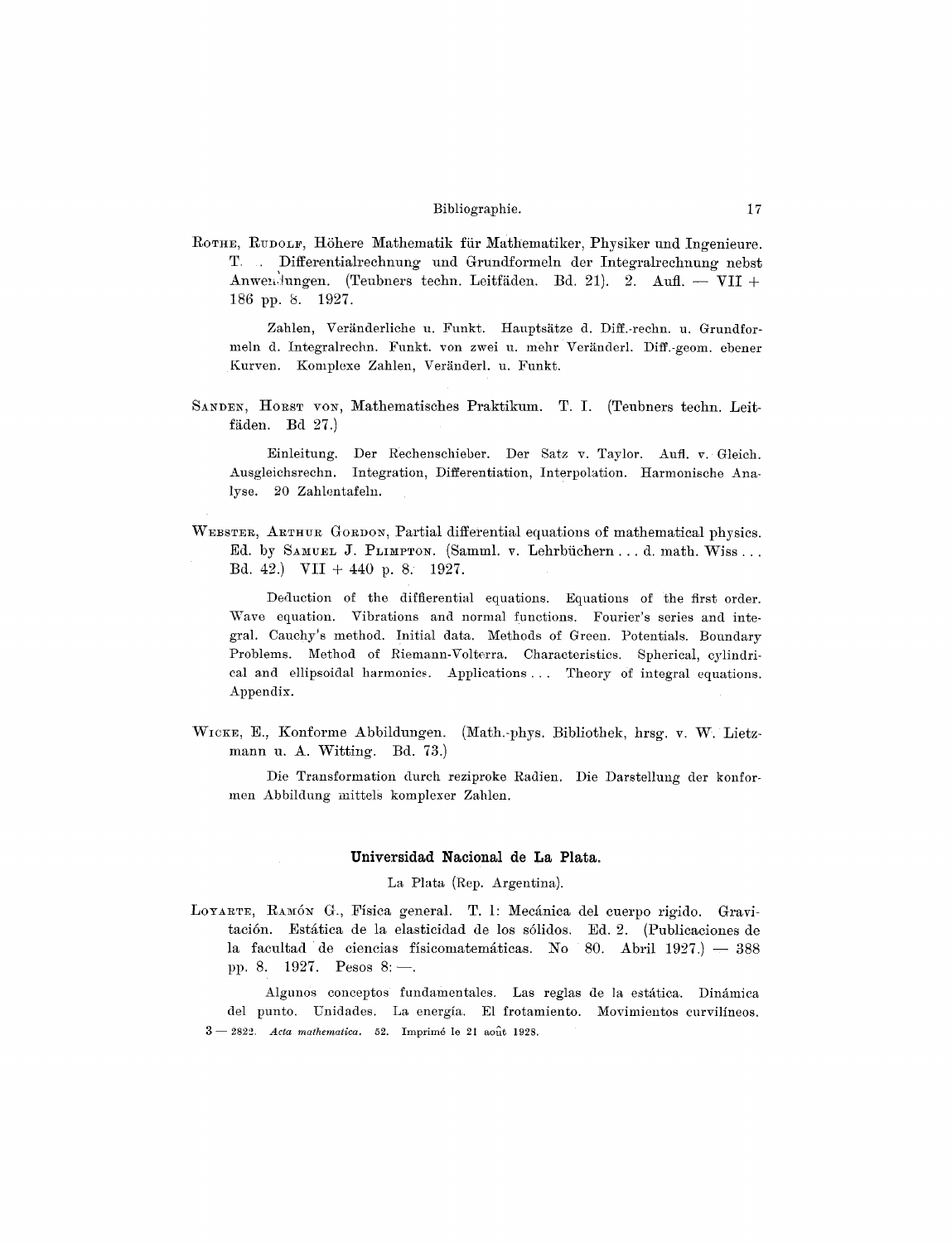Oscilaciones. Dinámica del cuerpo rígido. Movimiento del centro de un sistema de masas. Dinámica del cuerpo rígido. El movimiento relativo. Gravitación. Elasticidad de los sólidos. El choque.

# Librairie Vuibert.

Paris.

LAINÉ, E., Précis d'analyse mathématique. T. I. Théorie des fonctions de variables réelles. Théorie des fonctions analytiques.  $-$  VIII + 231 pp. 8. 1927. Frs.  $30:$  -

L. 1. Compléments d'algèbre et de géométrie analytique. Fonctions d'une variable réelle. Fonctions de plusieurs variables réelles. Fonctions implicites. Compl6ments de calcul integral.

L. 2. Généralités. Étude de quelques fonctions non uniformes. Développements en série. Intégration par la méthode des résidus. Intégrales elliptiques et hyperelliptiques.

LAINÉ, E., Précis d'analyse mathématique. T. II. Avec la collaboration de G. BOULIGAND. - 315 pp. 8. 1927. Frs 40:-

 $L. 3.$  Théorie des équations différentielles. -- Préliminaires. Théorèmes d'existence. Intégrale singulière. Méthodes particulières d'intégration. Le théorème de Fuchs.  $-$ 

L. 4. Géométrie infinitésimale. -- Principes du calcul vectoriel. Courbes gauches. Surfaces réglées. Surfaces développables. Théorie du contact. Enveloppes. Étude des surfaces en cordonnées curvilignes. Notions complémentaires et théories annexes. -

L. 5. Equations aux dérivées partielles. -- Introduction. Equations du premier ordre. Sur les équations de la classe de Monge et d'Ampère.

LEMAIRE, J., Étude élémentaire de l'hyperbole équilatère et de quelques courbes dérivées.  $- 172$  pp. 8. 1927.

Livre I. Hyperbole équilatère. Définitions et propr. immédiates. Pôles et polaires. Syst. d. trois points d'une hyperbole dquil. Syst. de points communs à une hyperbole équil. et à un cercle. Cercles bitangents à une hyperbole équil. Foyers. Normales. Hyperboles équil. et conique ayant ses axes parall. aux asympt. de l'hyperbole. Normales à une conique.

Livre II. Courbes dérivées de l'hyperbole equilatère. De la strophoïde consid, cemme transf, par inversion d'une hyperbole 6quil. Points conj. d'une strophoïde. Points collinéaires d'une strophoïde. Transf. homographique d'une